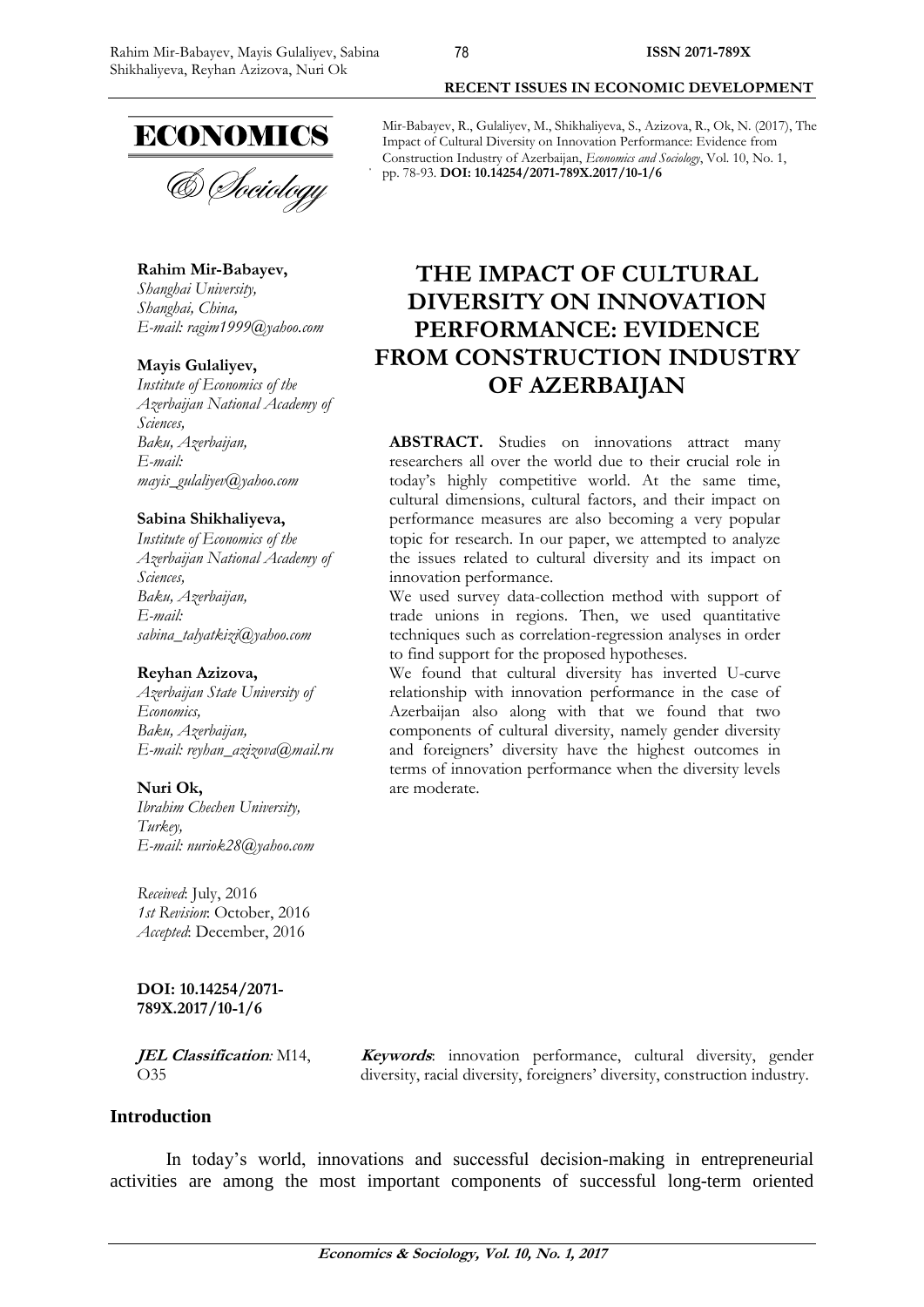organizational behavior. In addition, innovation is an important driver of long-term national economic growth and an important policy goal (Romer, 1990; Schumpeter, 1962).

As the twice Nobel Laureate Linus Pauling stated: "The best way to have a good idea is to have a lot of ideas". According to him, the success of creativity depends a lot on having various ideas. Most of studies on diversity emphasize that different ideas play a significant role in change making and this is the key factor for knowledge accumulation.

According to Berliant and Fujita (2012), ideas in general help us to communicate, while exclusive ideas help us bring in originality to collaborative work.

Today, when non-rivalrous knowledge (Romer, 1993) is widespread and easy to be accessed as never before, it is a challenging task for firms to transform potentially new knowledge into productivity growth. In order to understand the effect of these pervasive phenomena, we consider only within-firm diversity. We are of the opinion that despite limited information availability, people are still the main factor, which influences how information is circulated, and ideas understood, interpreted and used.

There is a number of works on the growing importance of cultural diversity for innovation (e.g. Østergaard *et al.*, 2011; Ozgen *et al.*, 2011; Pozzoli *et al.*, 2012; Kemeny, 2012; Nathan & Lee, 2012). In our research when we use "culture", we refer to national characteristics and not to corporate culture.

The results of our research can be useful for managers in the process of making decisions on the selection and implementation of the strategies related to employees and creating suitable environment for them. Also our findings will help better understand the process of innovation, understand the factors, which can influence innovation activity and help to know how these mechanisms work under conditions of diversity inside a firm.

The remainder of this article is structured as follows. Section 1 reviews the existing literature on the components of cultural diversity: racial, gender, foreigners' diversity and its relationship with innovation performance. Section 2 discusses the methodology, as well as the data used to test the hypotheses. Section 3 contains the empirical results, followed by a short summary and conclusions.

#### **1. Literature review**

#### *1.1. Cultural diversity and innovation*

We have identified from reviewed literature that there is a range of works, which found the positive and negative impacts of cultural diversity on innovation and firm performance. The overall impact remains an open question, especially regarding to impact on innovativeness of the firm. There are studies which found an inverted U-shape relationship between diversity and economic performance (see e.g. de Graaff and Nijkamp, 2010), meaning that there is an optimal diversity. Can the same effect be true regarding to the relationship between cultural diversity and innovation? Results of a literature review show that, a wide range of models, which used random effects find that there is a significantly positive impact of diversity rather than curvilinear relationship. The effect is even higher when migrants are skilled and when the sector is knowledge-intensive.

Blau (1977) had an idea that firms with different levels of cultural diversity in the end have different levels of development and organizational outcomes. There are some views, which argue that low diversity is beneficial for members of groups. In groups, which have homogeneous structure participants will communicate to each other more often and in different ways, due to similarity of worldviews and common culture. This brings to the situation when group members get closer to each other and start sharing perceptions (Earley & Mosakowski, 2000). Social identity theory claims that cultural homogeneity in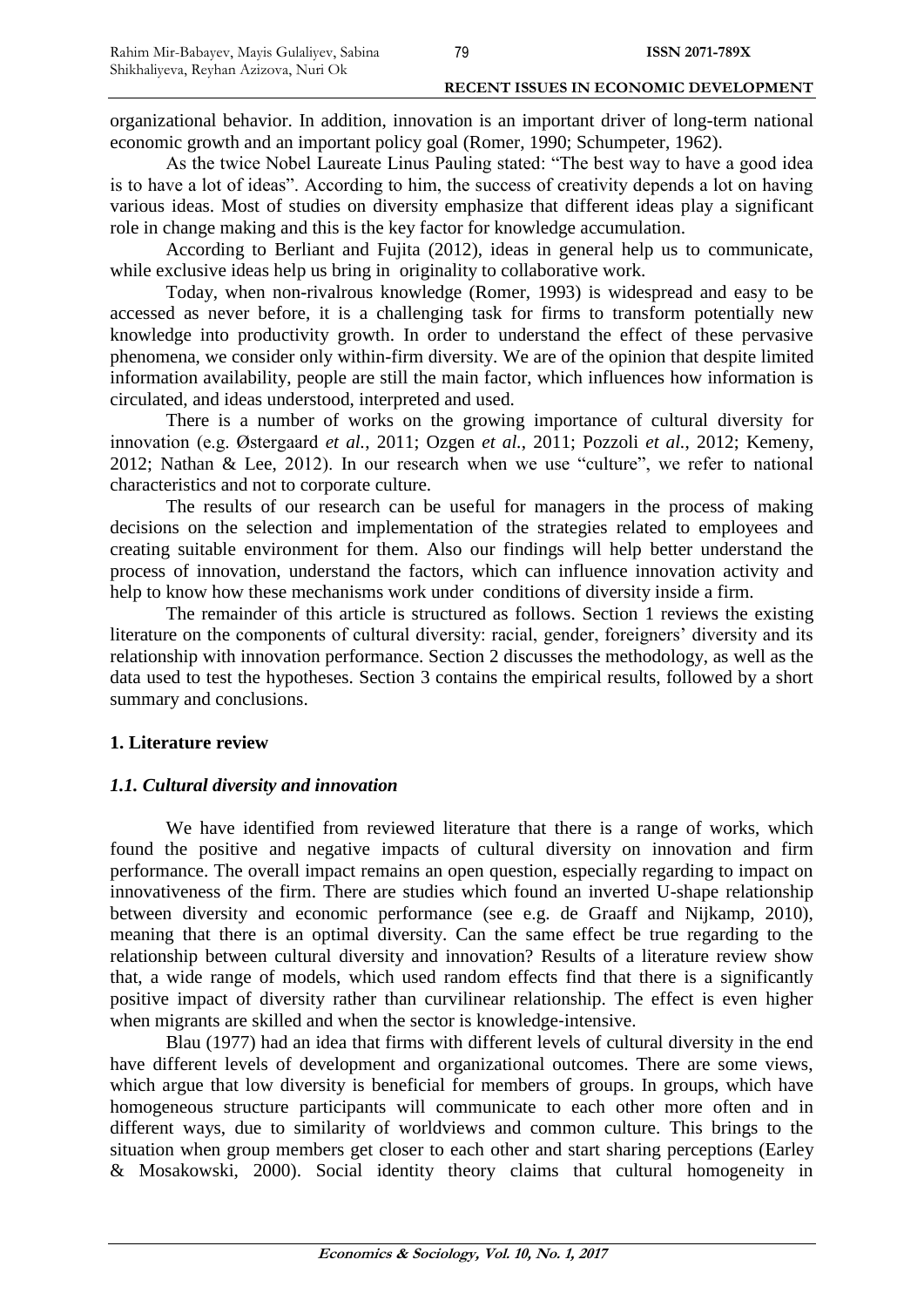management groups may increase satisfaction and cooperation and decrease emotional conflict (Tajfel & Turner, 1985; Williams & O'Reilly, 1998). As there are no barriers for interaction between groups and homogeneous groups do not have significant cultural barriers to social intercourse, positive social contacts and associations within the group are encouraged (Blau, 1977).

Blau (1977) also proposes that moderate levels of cultural heterogeneity may cause barriers to effective social interrelations, while high levels of diversity could weaken these barriers.

High levels of cultural diversity in firms increases the probability of interaction of different members of racial, gender or nationality groups. According to Blau (1977) in groups with high heterogeneity, the out-group discrimination less frequently.

In groups with relatively high levels of diversity, there is a small probability that can appear smaller groups with similar social identity (Earley & Mosakowski, 2000). However, highly diverse environment in terms of culture improves the performance, especially in fields where diversity associated with the value-in-diversity paradigm (Cox *et al.*, 1991; Watson *et al.*, 1993). Firms with high levels of cultural diversity may not be inhibited by social identity processes due to high amount of firm members' out-group contacts and instead, can even greatly benefit from a diverse pool of resources.

On the other hand, Ott and Dohse (2014) in their recent research have shown that the right balance of economic agents with different skills play a critical role on becoming countries technologically advanced.

Lazear's (2004, 2005) study suggested that homogenous economic agents have little to learn from each other. Logically it is clear that the direction favorable for innovation and financial performance is towards increasing the diversity. Noteworthy to mention that there are forces, which can have an opposite effect. Too high a level of diversity can cause disturbances in communication and problems in cooperation due to misunderstandings and conflict. Thus, we can assume that there exists an optimal level of diversity, which can be explained in inverted U-shape form regarding to relationship between cultural diversity and innovation.

Following the previous research's nonlinear relationship of different types of capital (Hitt *et al.*, 2001) on performance, we expected the same results in terms of cultural diversity and thus proposed the following hypothesis:

*Hypothesis 1. Cultural diversity has an inverse U shape relationship with innovation performance of the firm.*

Culture itself is a broad concept and is difficult to measure, thus we will use the diversity of more observable characteristics of its main components to check our hypothesis, such as race, gender and presence of foreigners in the firm.

# *1.2. Racial diversity and innovation*

We argue that the relationship between racial diversity and firm's innovation performance may be nonlinear. The logic comes from the fact that the diverse ethnic minorities in the firm may create value by enhancing its strategic decision-making capabilities. Diversity opens the chance to obtain the information from higher range of resources and perspectives. Additionally, overall racial diversity may create broader professional and social network ties, which may improve its access to resource and diverse stakeholder groups (Finkelstein & Hambrick, 1996). This can result in an increase of innovation performance. There is research, which suggests that moderate levels of diversity also have the potential for subgroup or coalition formation (Lau & Murnighan, 1998). In their opinion, subgroups may hinder communication and decision-making within the larger group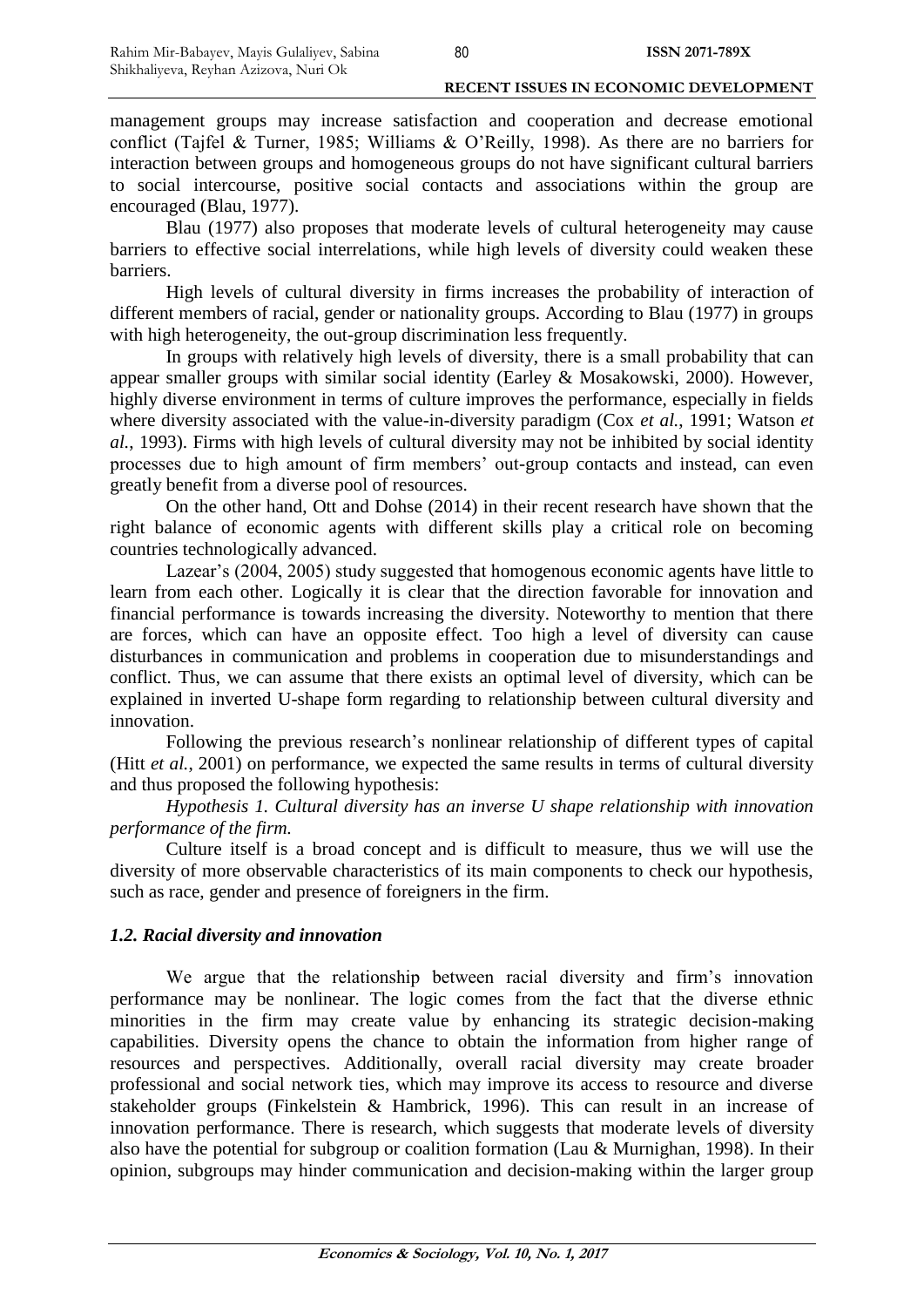(Murnighan & Brass, 1991) resulting in limiting the potential performance effects of such diversity. This might be true for financial performance; however, we argue that moderate levels do have opposite effect and improves the innovation performance.

Firms with high diverse groups may have a broader range of perspectives and skills, but in the same time may increase the tension and subgrouping, bringing to high likelihood of conflicting, thus can negatively impact on innovation processes in the firm.

Overall, we propose that very low and very high levels of racial diversity will be associated with decreased innovation performance, whereas moderate levels of racial diversity will relate to higher levels of firm performance. We hypothesize:

*Hypothesis 1a. Racial diversity has an inverse U shape relationship with innovation performance of the firm.*

#### *1.3. Gender diversity and innovation*

There is much research, which has studied a gender diversity, especially studies about diversity on board composition (Huse, 2007; Kang, 2007; Mahadeo *et al.*, 2012). According to studies the presence of women on boards bring specific perspectives, experiences and working styles in comparison with their male counterparts, and thus bring different knowledge and expertise (Daily and Dalton, 2003; Hillman *et al.*, 2007; Huse, 2007). Following the logic, this plurality of ideas and perspectives become the cause of creating new opportunities (Miller and Triana, 2009). Østergaard *et al.* (2011) in their study found that there is a positive relationship between gender diversity and the likelihood to introduce a new product or service.

Most studies found the only positive effect of gender diversity was on innovation performance while the true relationship between these two factors can be much more complex. Assumption comes from the following logic: there should be positive and negative competing forces, which describe the relationship of these factors. The resource-based view proposes that the higher diversity is the better one. On the other hand, self-categorization and social identity theories claim that lower diversity is better. These two views in the end can create the inverted U-shaped relationship between factors under study.

Higher levels of gender diversity can decrease the innovation performance due to the following factors: first, the members of too diverse groups start sort themselves into male and female group-members (Kanter, 1977). This type sorting and psychological belonging to groups bring to the situation when employees behavior in undesired way, thus decreasing communication (Kravitz, 2003) and increasing the conflicts (Pelled, 1996), which can decrease the innovativeness level of the firm. Thus, it is proposed:

*Hypothesis 1b. Gender diversity has an inverse U shape relationship with innovation performance of the firm.*

#### *1.4.* **Foreigners diversity and innovation**

There is not much previous research, which studied the next relationship. Østergaard (2011) found that his results support the idea that the benefits of migrant run firms are nonlinear, that there is a diversity effect rather than a migrant-run firm effect. Across all six regressions, he had a negative sign on the quadratic term and a positive sign on the migrant run variable. In his case the results were more conclusive for process innovation: both coefficients were significant for the general measure of any process innovation; for the two more specific measures of innovation the linear term was positive and significant while the quadratic term was negative, although not significant. Thus, in contrast to findings from other researches he found the evidence of an inverse U-shaped effect, with the share of migrants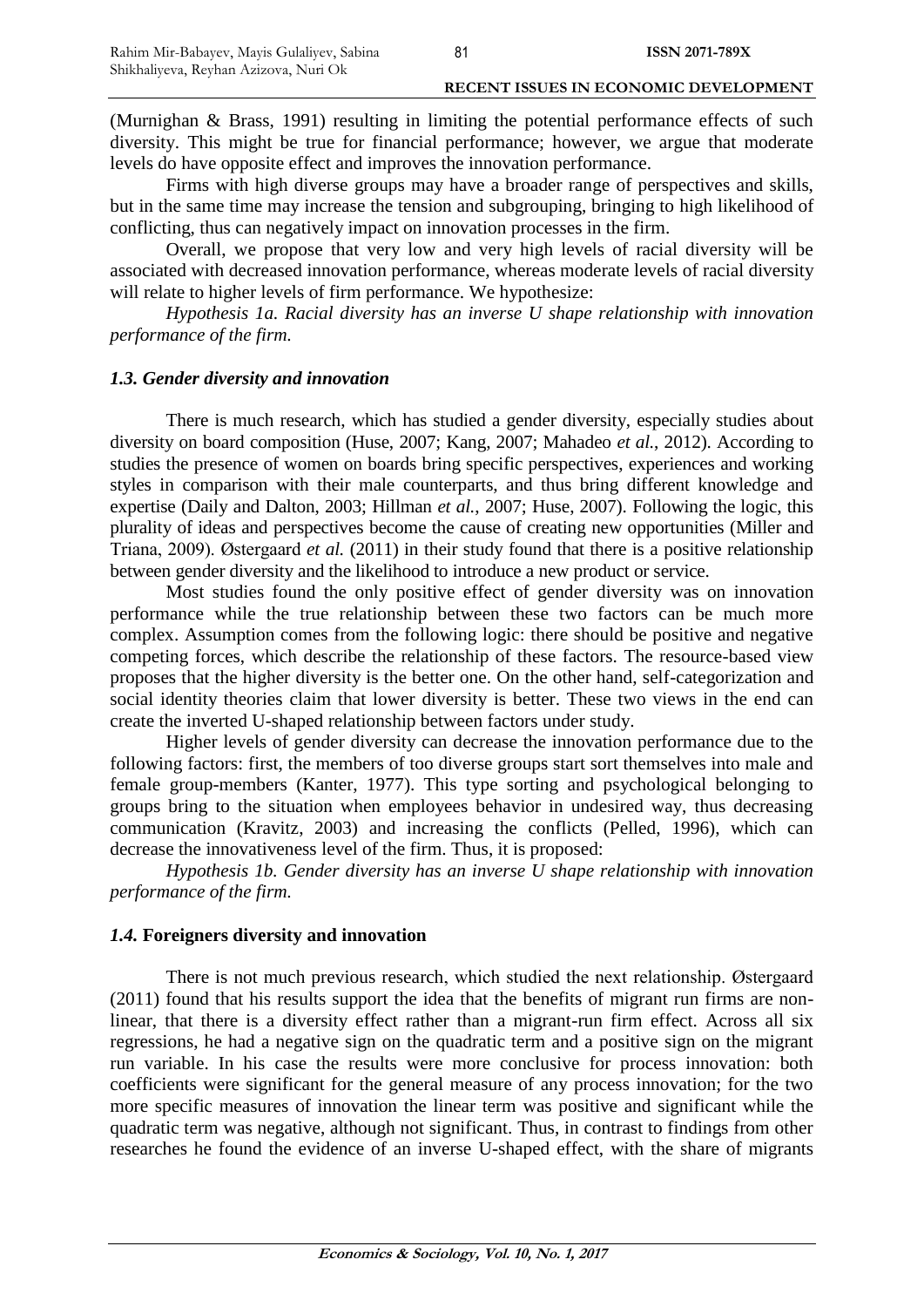having diminishing returns to innovation (Østergaard *et al.*, 2011). Thus we can propose the following hypothesis:

*Hypothesis 1c. Foreigners' diversity in the firm has an inverse U shape relationship with innovation performance of the firm.*

# **2. Research methodology**

# *2.1. Research design*

Data collection for this study was carried out by using a research survey design. A research survey design is a method of collecting information by administering questionnaires to a sample of individuals. The research was performed through a survey using a mixture of semi-structured questionnaires. The population of the study were Azerbaijan construction firms. The method of selection of sample was random sampling in order to find 50 firms, by using the sample frame taken from Azerbaijan Ministry of Economic Development. Efforts were focused on selecting a range of firms with different characteristics such as markets, sizes, a history and duration of their operation, cultural characteristics of employees and employers, innovation activity indicators.

Each participant of firms has been asked to answer identical questions. Descriptive statistical methods used to analyze the obtained data, inferential statistics method with nonparametric focus were used to construct models and make predictions of future behavior of subjects under observation.

| Variable name                                                | Variable description                                                                                                                                                                                                                                |
|--------------------------------------------------------------|-----------------------------------------------------------------------------------------------------------------------------------------------------------------------------------------------------------------------------------------------------|
| Dependent variables                                          |                                                                                                                                                                                                                                                     |
| Innovation performance                                       | Total sum of all types of innovation.                                                                                                                                                                                                               |
| Any product innovation                                       | Number of new products or registered patents in<br>previous 12 months.                                                                                                                                                                              |
| Learned product innovation                                   | Number of introduced new or significantly improved<br>products, which are new to the firm.                                                                                                                                                          |
| Original product innovation (Radical<br>innovation)          | Number of introduced new or significantly improved<br>products, which are entirely new to the firm.                                                                                                                                                 |
| Process innovation                                           | Number of newly introduced any process innovation in<br>previous 12 months.                                                                                                                                                                         |
| Independent variables                                        |                                                                                                                                                                                                                                                     |
| Racial diversity<br>Gender diversity<br>Foreigners diversity | Blau's index (calculated as $1 - \sum P_i^2$ , where P is the<br>proportion of individuals in a category and $i$ is the<br>number of categories) could thus theoretically range<br>$(1 - \frac{1}{x})$ Low index will mean less cultural diversity. |
| Control variables                                            |                                                                                                                                                                                                                                                     |
| Company age                                                  | The number of years since a company was found                                                                                                                                                                                                       |
| Firm size                                                    | Total number of employees in the firm                                                                                                                                                                                                               |

Table 1. Brief description of variables (Variables will be used in combination, so any variable can be dependent in one model and independent in another)

*Source*: Developed and summarized by author.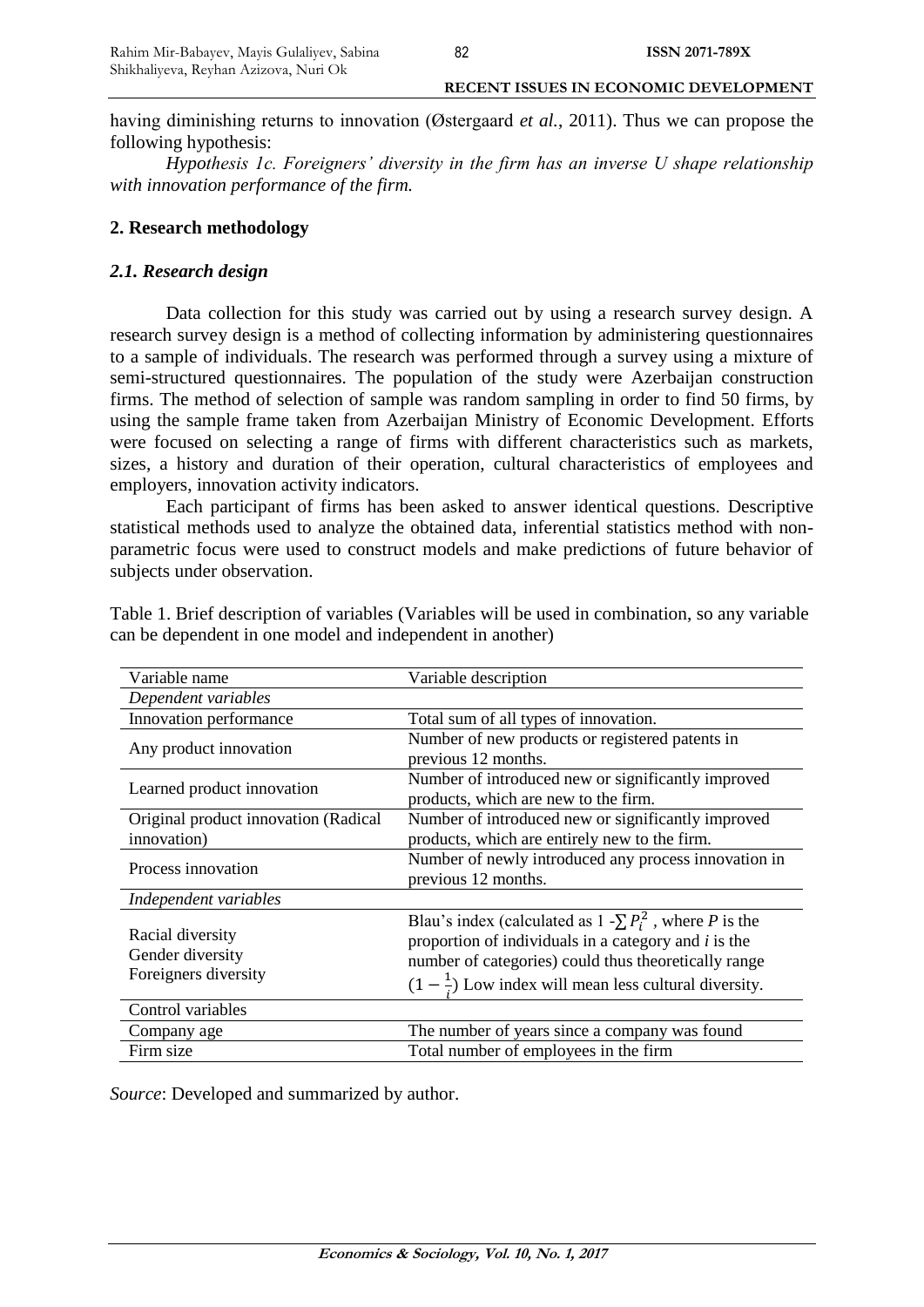# *2.2. Data collection*

The process of data collection was organized by two main ways of data gathering: primary sources and secondary sources. In order to collect primary-source data we have conducted survey among 76 firms in Azerbaijan. Azerbaijan is chosen as a sample due to multicultural environment, which exists in Azerbaijan. This environment was formed as a result of historical events taken place in Azerbaijan and also because of reforms conducted during the Soviet era of the country, when most of people from different locations of Soviet Union were forced to relocate. Construction industry is chosen as a sample for the study as this sector according to State Committee of Statistics of the Republic of Azerbaijan is second on innovativeness following the IT industry. This fact is important because in order to test the provided hypotheses there is a need on certain amount of innovativeness level, with other words it would be impossible to prove the provided hypotheses if firms do not innovate at all. The survey has been conducted along with the gathering of factual data collection purpose and also with the aim of collecting opinions, views, or perceptions of respondents. Thus, our survey has some questions, which include the Likert scale, and has a purpose to evaluate the opinion of sample respondents. Survey in this research mainly consisted of quantity questions. Quantity questions enable responses in the form of a number (including decimals), which gives the amount of a characteristic, to be collected as primary data (Saunders *et al.*, 2012).

Sampling process has been organized on the form of random cluster sampling method. Cluster (area) sampling is a probability sampling method involving sampling from different clusters (a collection of sampling units based on clustering) via two sampling frames. During this process, we have gone through the following steps: first, a sampling frame of clusters was created via random sampling, then sampling units were selected randomly from each cluster, and finally, all the sampling units randomly selected constitute the sample under the study.

Survey has been conducted personally by the researcher and delivered to each firm. After a week-time answers were collected from sources. Respondents have replied 50 (66% response rate) of 76 distributed survey papers. After checking for mistakes, non-filled responds and errata we have selected 40 suitable responds, which can be used as a primary source data for our analyses.

We have presented the correlation analyses and used Negative binomial regression model due to the count data nature of our data.

# **3. Analyses and discussion of results**

# *3.1. Data analyses*

Data, which has been collected during an iterative process of data collection was gathered in one database and processed through the process of putting the data into standard form. Our data has been collected through the survey method. As we have mentioned above number of respondent firms which were suitable for analyses was equal to 40.

Summary statistics for the data collected is given in *Table 1*. Here we can see that for innovation performance, which included new patents, new design, and new products and services and processes the biggest number for the firm is equal to 249 new innovative elements. Most of firms had on average around 43 innovative elements and the smallest number of innovations for the firm was equal to only two. Main explanatory variables include their square forms also, due to the need of finding the relationship, which was proposed in hypotheses, where we said that the relationship between cultural diversity and innovation performance has inverted U curve form. In order to find such a relationship we simply took squares of variables as inverted U curve has a function of parabola, which spreads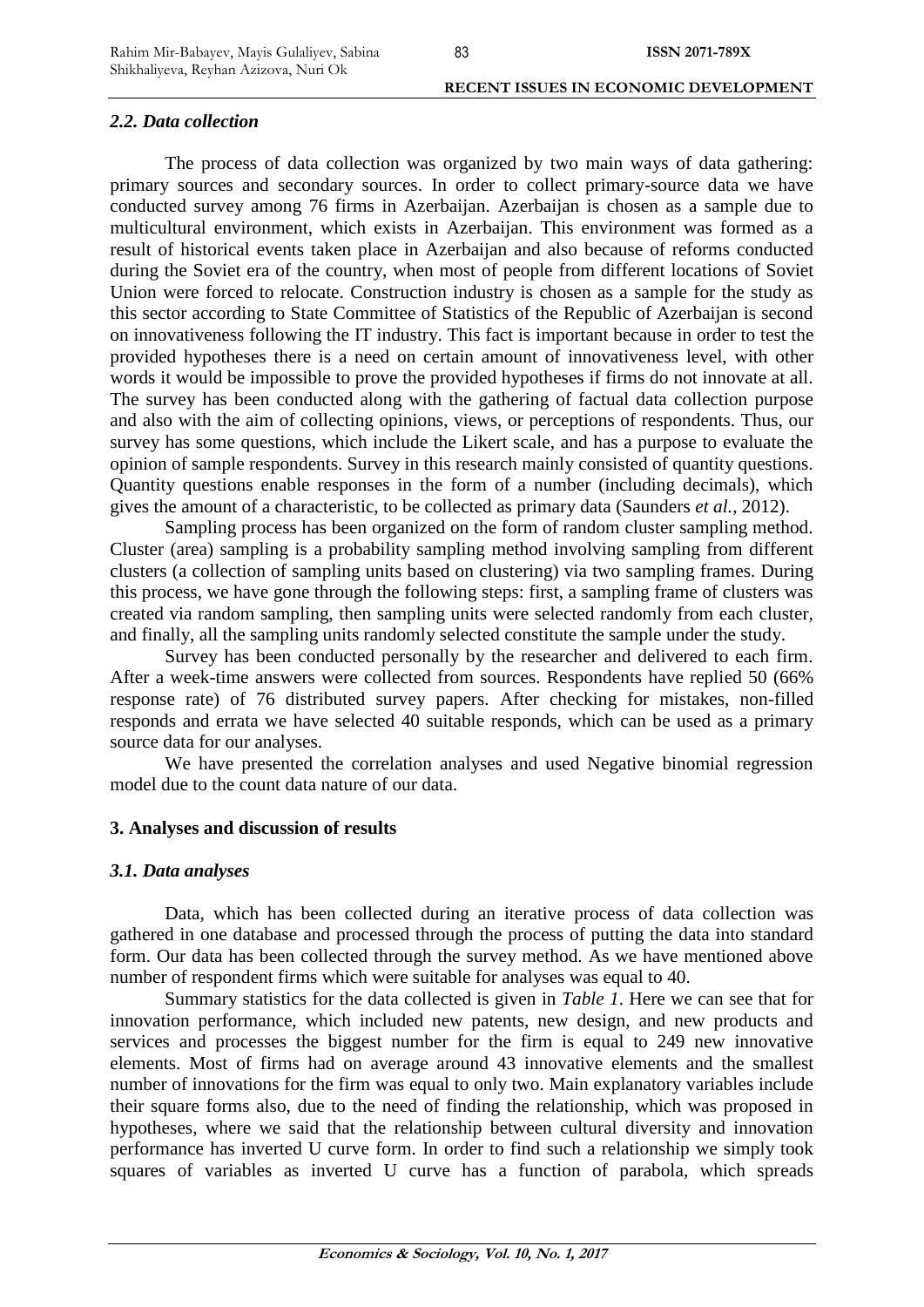downwards. Therefore, if the variable has a positive coefficient and its square has negative coefficient we can say that the relationship here is in the form of inverted U curve.

| Variable                        | Mean   | Median | Min      | Max   | Std. Dev. | C.V. | <b>Skewness</b> | Ex. kurtosis |
|---------------------------------|--------|--------|----------|-------|-----------|------|-----------------|--------------|
| Innovation                      | 43     | 24.5   | 2        | 249   | 53.67     | 1.24 | 2.84            | 8.1          |
| Race                            | 0.16   | 0.13   | 0.02     | 0.58  | 0.13      | 0.84 | 1.11            | 0.83         |
| Gender                          | 0.23   | 0.21   | 0.02     | 0.49  | 0.1       | 0.47 | 0.18            | $-0.53$      |
| Foreigners                      | 0.15   | 0.16   | 0.02     | 0.47  | 0.1       | 0.66 | 0.61            | 0.27         |
| Race sq                         | 0.04   | 0.01   | 0.0004   | 0.34  | 0.07      | 1.55 | 2.53            | 6.68         |
| Gender sq                       | 0.06   | 0.04   | $\Omega$ | 0.24  | 0.05      | 0.84 | 1.16            | 1.42         |
| Foreigners sq                   | 0.03   | 0.02   | 0.0004   | 0.22  | 0.04      | 1.19 | 2.42            | 7.9          |
| Firm size                       | 1416.8 | 483    | 82       | 10481 | 2516.54   | 1.77 | 2.58            | 6.15         |
| Firm age                        | 20.05  | 16     | 6        | 49    | 12.24     | 0.61 | 0.98            | 0.09         |
| Heing the observations $1 - 40$ |        |        |          |       |           |      |                 |              |

Table 2. Summary statistics for variables

Using the observations  $1 - 40$ .

Such variables as race, gender and foreigners show the diversity of these parameters. They were calculated through the Blau's index where the formula is as following  $1 - \sum P_i^2$ , where *P* is the proportion of individuals in a category and *i* is the number of categories. For example, let's say we want to find the gender diversity for the firm one in the sample and it has 200 employees and 180 of them are men and 20 of them are women, thus the calculation will take the following form:

Table 3. Correlation matrix for variables under study

|   |               |         | $\overline{2}$ | 3       | 4       | 5       | 6       |         | 8    |
|---|---------------|---------|----------------|---------|---------|---------|---------|---------|------|
|   | Innovation    |         |                |         |         |         |         |         |      |
| 2 | Race          | $-0,17$ |                |         |         |         |         |         |      |
| 3 | Gender        | $-0.01$ | 0,05           |         |         |         |         |         |      |
| 4 | Foreigners    | 0,04    | $-0.07$        | $-0.08$ |         |         |         |         |      |
|   | Race sq       | $-0,19$ | 0,94           | $-0,03$ | $-0,14$ |         |         |         |      |
| 6 | Gender sq     | $-0,13$ | 0,14           | 0,96    | $-0,11$ | 0,06    |         |         |      |
|   | Foreigners sq | $-0,1$  | 0,05           | $-0,11$ | 0,93    | $-0.01$ | $-0.08$ |         |      |
| 8 | Firm size     | 0,85    | $-0,32$        | $-0,03$ | 0,10    | $-0,26$ | $-0,11$ | $-0.01$ |      |
| 9 | Firm age      | 0,74    | $-0,25$        | $-0,08$ | 0,02    | $-0,26$ | $-0,22$ | $-0,16$ | 0,55 |
|   |               |         |                |         |         |         |         |         |      |

Using the observations  $1 - 40$ , 5% critical value (two-tailed) = 0.3120 for n = 40.

$$
Gender diversity = 1 - [\left(\frac{Men}{Total number of employees}\right)^2 + \left(\frac{Women}{Total number of employees}\right)^2]
$$

From our example, it is equal to 0.18. Low index will mean less diversity and hence high index will mean high diversity in the firm. This is done in order to check if these diversity levels do effect on innovation of firms. A low diversity level will indicate that in the firm workers more or less are same in terms of race, gender and country origin, which in our opinion can be the proxy for cultural diversity. All other three diversity measures were calculated in the same way, with the same logic.

For the race diversity the highest diversity level was equal to 0.58 and lowest was equal to 0.02. Gender diversity, despite a lower deviation, had on average higher level of diversity than racial diversity. The lowest diversity measure was for foreigner's diversity as it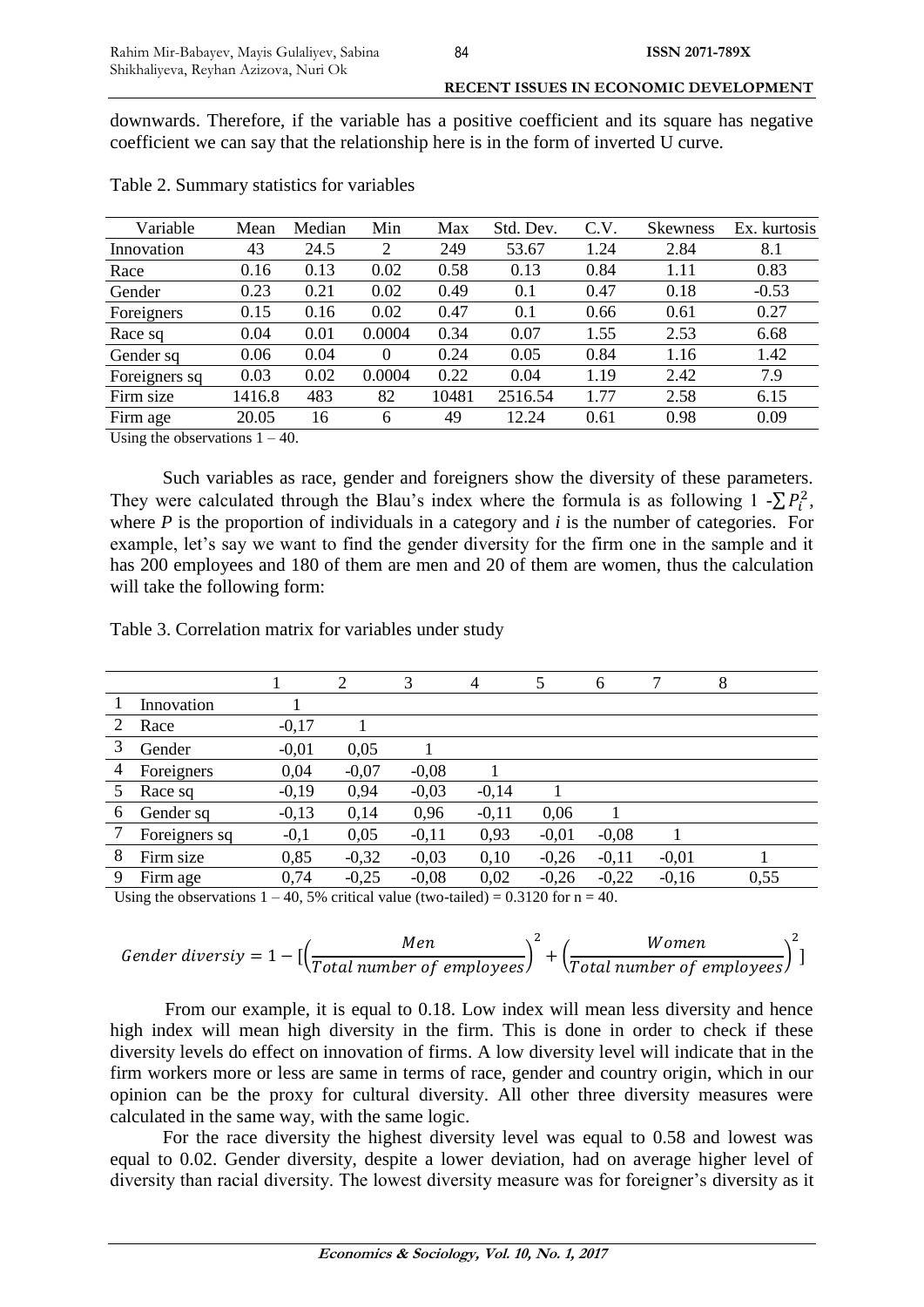had mean equal only to 0.15, which means that there are not that many foreigners from different countries in firms of the sample and it is likely that the share of local workers is higher. We included the firm size and firm age variables as control variables. Firm size was calculated with the number of employees, where the biggest firm in our sample had more than 10000 workers and accordingly the smallest had only 82 employees working for the firm. Firm age on the other hand had to control the time of operating of the firm in the market. Where the oldest firm was equal to 48 years and the youngest was operating only 6 years. On average firms' age is equal to 20 years, thus most of firms started their activities after the independence of Azerbaijan.

The table, which defines correlations of factors under the study, has low value for analyses as most of relationships are expected to have non-linear relationship. Thus the coefficients can vary from negative to positive signs. However, coefficients itself show that the power of relationships is also low. The relationship between innovation performance and control variables is much higher, which also was expected as control variables are chosen as main factors, which can universally affect the dependent variable in spite of the sample origin.

Obviously, correlation rate is high for those variables, which were squared in order to find the U curve relationship, thus this kind of high correlation rates will not be taken into consideration.

High correlation between innovation performance and control variable *Firm size* led us to worry about multicolliniearity problem, and we decided to check with VIF analyses to check these variables for multicolliniearity and we found that there is no such statistical problem exists in our sample data. If to compare with some previous studies indeed we can find the high correlation between these two variables, however the direction of relationship can vary from one study to another, thus firm size and innovation have complex relations and results are not always coinciding. Rogers (2004) found that small manufacturing firms exhibit a positive association with innovation. Symeonidis (1996) claims that there is a little evidence that large firms stimulate innovations. According to Ettlie and Rubenstein (1987) there is a high correlation between firm size and innovation, but the relationship is non-linear.

# *3.2. Discussion of results: regression models*

In order to test the given hypotheses, we used regression analyses method and tested on the basis of evidence from construction firms in Azerbaijan. We have proposed the inverse U shape relationship between cultural diversity and innovation performance of the firm. As the dependent variable is in the form of count data, where innovation performance accumulates the number of all types of innovations it would not have given the best results if we would have used the Ordinary least squares method, thus we have decided to use the Negative binomial regression method. We could also use Poisson regression, but it could give us some overdispertion problems, thus the decision to avoid additional efforts on making statistical correction was made towards the Negative binomial regression method.

In the first model, which we ran, we have used only control variables, where firm size and age where used as a term for control. Both control variables show high significance level, which shows that we have chosen the right variables to control the relationship between the main variables. Model 2 from regression analyzes show the results for all predictors. Later we left only those variables, which have statistically significant results. Our hypotheses were explaining the relationship in inverted U curve, non-linear form.

That is why we have used quadratic forms of variables. Model 2 show that all variables are significant with at least 10 percent chance of error, except race diversity. As race diversity showed insignificant results, we had to exclude it from the list and to run the regression again in model 3.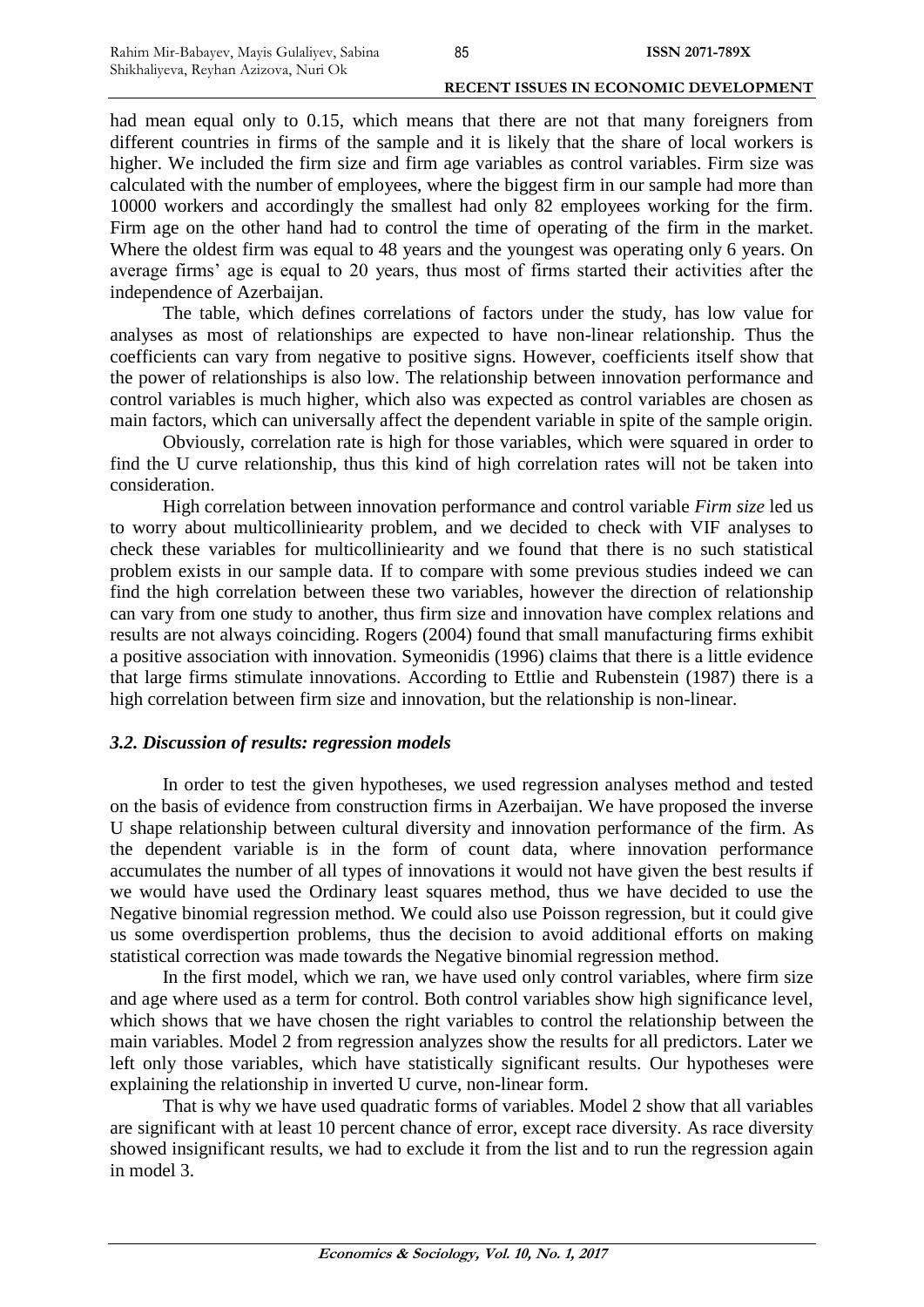| Innovation       | Model 1: Control<br>only | Model 2: All predictors | Model 3: Only significant<br>predictors |
|------------------|--------------------------|-------------------------|-----------------------------------------|
|                  | Coefficient (S. e.)      | Coefficient (S. e.)     | Coefficient (S. e.)                     |
| Constant         | $2.31(0.18)$ ***         | $0.97(0.31)$ ***        | $1.10(0.33)$ ***                        |
| Race             |                          | $3.04(1.62)$ *          |                                         |
| Gender           |                          | $11.73(4.34)$ ***       | $13.05(4.8)$ ***                        |
| Foreigners       |                          | $6.02(2.73)$ **         | $4.78(2.82)$ ***                        |
| Race sq          |                          | $-5.31(3.89)$           |                                         |
| Gender sq        |                          | $-24.43(9.37)$ ***      | $-26.58(10.75)$ ***                     |
| Foreigners sq    |                          | $-17.55(8.1)$ **        | $-13.89(8.17)$ ***                      |
| Firm size        | $0.00(3.62)$ ***         | $0.0001(2.09)$ ***      | $0.00(2.15)$ ***                        |
| Firm age         | $0.04(0.009)$ ***        | $0.02(0.006)$ ***       | $0.02(0.007)$ ***                       |
| Alpha            | $0.20(0.06)$ ***         | $0.06(0.02)$ ***        | $0.07(0.02)$ ***                        |
| Log likelihood   | $-161.99$                | $-144.29$               | $-147.2116$                             |
| Akaike criterion | 331.9824                 | 308.5890                | 310.4232                                |
| Hannan-Quinn     | 334.4249                 | 314.6954                | 315.3084                                |

#### Table 4. Negative binomial regression: Innovation performance (n=40)

\*\*\*P<.01, \*\*P<.05, \*P<.10

QML standard errors.

In model 3, all variables are statistically significant. Now we can analyze the obtained results. Here we can see that gender diversity's coefficient has positive sign and its quadratic form has negative sign, it means that antennas of parabola are looking down and that it has inverted U curve relationship. Thus, it confirms our hypothesis 1b.

Foreigners' diversity in the firm also has an inverted U curve form, as we got similar results compared with gender diversity. Again, we have positive sign for coefficient of variable and negative sign for its quadratic form. Thus, this model (model 3) can be chosen as a best-fit one, due to using only significant variables, and after rerunning it, it showed even higher significance level. Because variables, with noise were eliminated. All of variables got only 1% chance of error. Thus, we can say that our hypothesis 1b and 1c, found its support from evidence on sample of Azerbaijan construction firms. Only hypothesis 1a was not supported. We can explain it with the fact that race, as a category of defining culture is a week parameter. Many people do not know their own race, and sometimes they do not associate themselves with particular race. In case of the sample country, which is Azerbaijan, we know that there are mainly homogeneous race exists and that there is not enough chance for firms to hire various types of people different with its race. If to compare with other results from literature, we can find that empirical studies show inconsistent findings regarding the consequences of racial diversity. In Williams and O'Reilly (1998)'s intensive review of the last 40 years' diversity literature, 29 studies were concerned with racial diversity. Some of these studies showed that racial diversity were positively associated with creativity, improved decision-making and problem-solving and performance. Other reviewed studies showed that racial diversity related to increased conflict, reduced social interaction, and lower performance. The authors concluded that that similarity attraction and categorization perspectives acquired more support than information and decision-making perspectives did in the case of racial diversity. Numerous studies showed that racial similarity is related to interpersonal liking, increased communication, less emotional conflict and turnover (Chatman *et al.*, 1998; Chattopadhyay, 1999; Ensher and Murphy, 1997; Gothelp and Glunk, 2003; O'Reilly *et al.*, 1989; Pfeffer and O'Reilly, 1987; Riordan & Shore, 1997; Sørensen, 2004; Tsui *et al.*, 1992). Recent reviews (Jackson *et al.*, 2003; Webber and Donahue, 2001) also showed that racial diversity had either negative or no effect on performance. Moreover,

86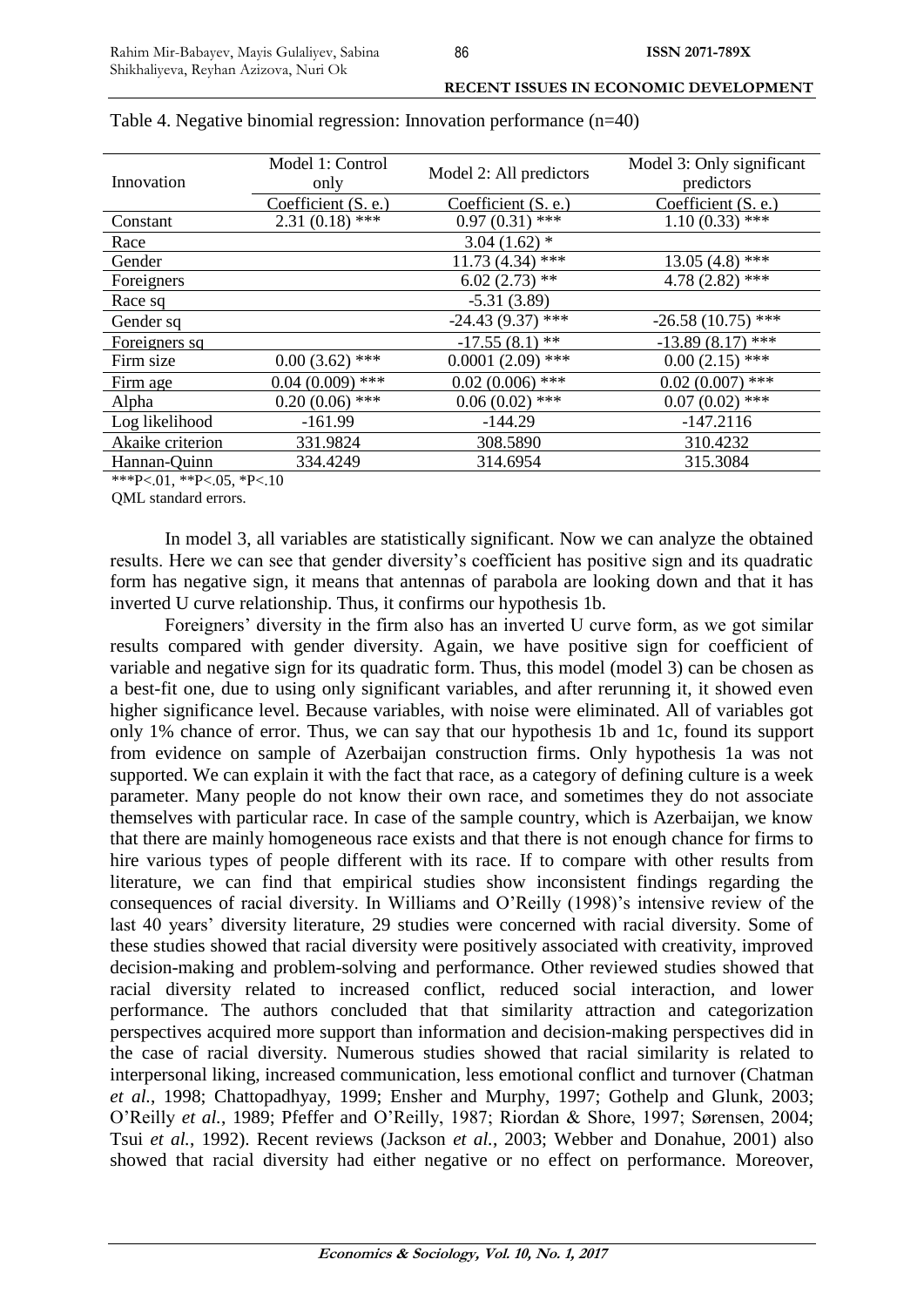whether racial diversity is beneficial or detrimental is conditional on task complexity or the strategy pursued by an organization.

In addition, it is important to mention again about control variables. Here we can see that high amount of employees, which identifies the size of the firm has a positive and significant association with innovation performance of the firm. We can conclude here that the bigger the company in terms of employees the higher the innovation performance of the firm. Although noteworthy that this variable has very low almost close to zero coefficient, thus it is associated but more likely that does not cause the growth in innovation performance. Beside this, we found that another control variable *firm age* also has a positive and significant association with innovation performance. It means that it is likely that older the firm the more innovation it is capable to make.

#### *3.3. Final notes*

Results, which we obtained after long iterative process of data collection, data processing, data analyses brought us to some strong conclusions regarding to our hypotheses. We have made our hypotheses based on reviewed literature, common sense, personal experience and judgment and through empirical tests on the basis of chosen sample. The hypotheses proposed were tested through statistical ways of analyses. The main research question was mainly based on finding the relationship between cultural diversity and innovation performance. In order to find this relationship we had to measure cultural diversity using other observable variables, which could represent the cultural diversity, such as race, gender and foreigners in firms. We suggest that hypotheses 1 has been supported due to the fact that two components were found to have the evidence from the sample of the study. We found an inverted U-shaped relationship between cultural diversity and innovation performance. In general, we can say that the diversity-innovation relationship was low when cultural diversity had low values; the relationship leveled off at a moderate level of cultural diversity and then became again low at high values of cultural diversity.

The inverted U-shaped cultural diversity – innovation performance relationship supports the integration of the resource-based view of the firm (Barney, 2001) with selfcategorization and social identity theories (Tajfel, 1978; Turner *et al.*, 1987). By combining a strong theoretical framework with a rigorous test of the curvilinear effect, we are able to identify the 'tipping point beyond which the negative psychological effects of cultural diversity predicted by self-categorization and social identity theories overcome the positive effects of cultural diversity predicted by the resource-based view of the firm.

| #  | <b>Hypotheses</b> | Relationship with<br>innovation<br>performance | Proposed<br>relationship<br>form | Accepted<br>model in<br>regression table | <b>Results</b> | Finding             |
|----|-------------------|------------------------------------------------|----------------------------------|------------------------------------------|----------------|---------------------|
|    | H <sub>1</sub>    | Cultural diversity                             | Inverted U<br>curve              | Model 3                                  | Supported      | Inverted<br>U curve |
| 2. | H1a               | Racial diversity                               | Inverted U<br>curve              | None                                     | Rejected       | Unclear             |
| 3. | H1b               | Gender diversity                               | Inverted U<br>curve              | Model 3                                  | Supported      | Inverted<br>U curve |
| 4. | H1c               | Foreigners' diversity                          | Inverted U<br>curve              | Model 3                                  | Supported      | Inverted<br>U curve |

Table 5. Summary results

*Source*: Based on regression analyzes from *Table 4*.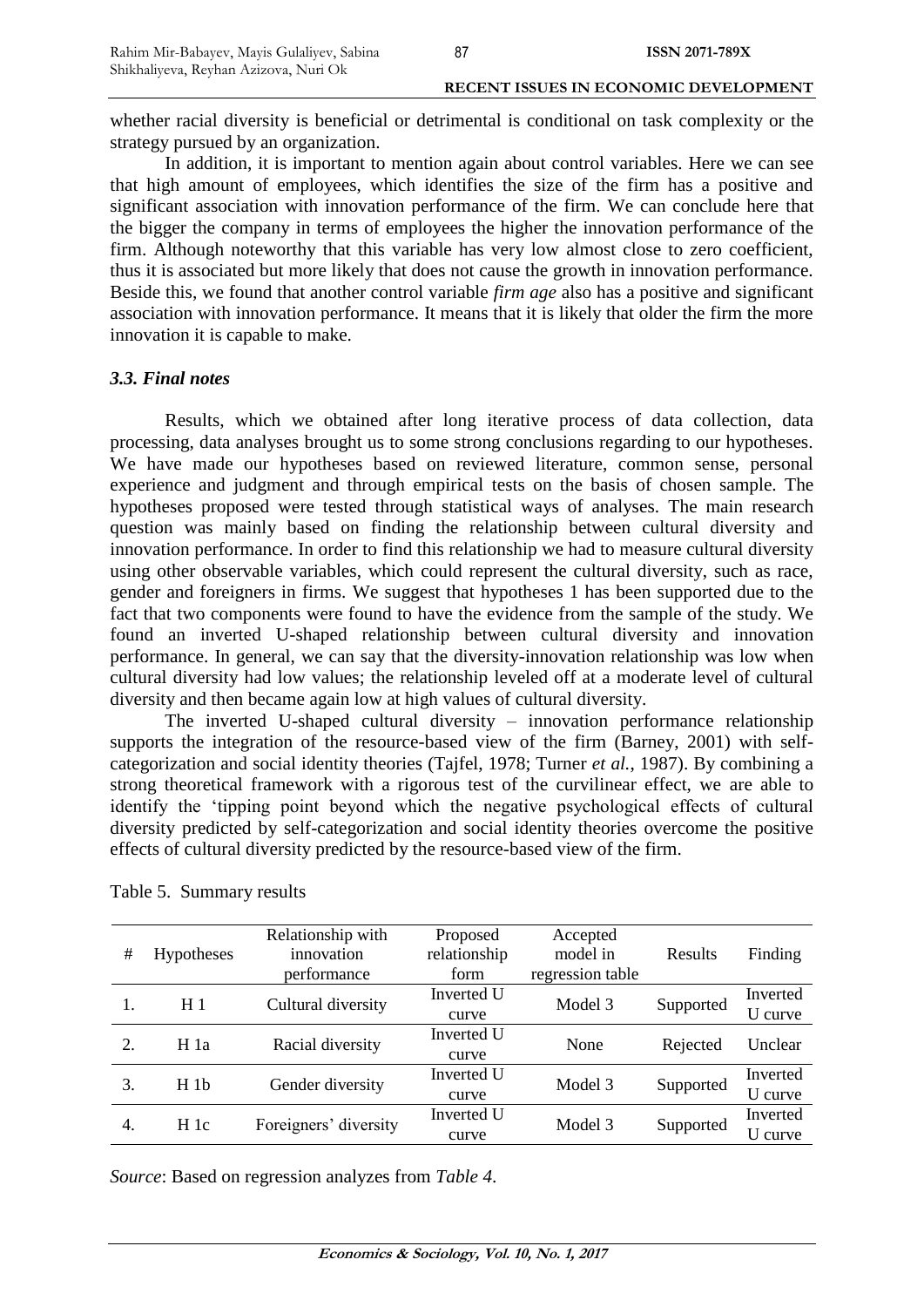**ISSN 2071-789X**

#### **4. Conclusions and recommendations**

#### *4.1. Value of new findings, overall contribution and conclusions*

The construction industry, particularly in Azerbaijan is one of the most rapidly growing industries. With needs for diversification of the economy Azerbaijan's government and businesses with understanding this fact, make a lot of efforts on enhancing the share of other non-oil industries in its contribution to national economy. It becomes even more crucial when the competition level in industry is high and when requirements for technological update and for existence of advanced innovative tools is very important. It becomes a very significant issue for researches conducted by firms to find additional aspects, which can increase their competitiveness. It is not a secret that innovation is one of such components, which may give the highest competitiveness for firms and can help a long period to keep its competitive advantage. But what make firms become innovative and what forces push them, sometimes intentionally and sometimes unintentionally was still not clear. Heuristically we understand that cultural factors in firms and in its internal and external environment does make its effect. And there was a strong need to prove it scientifically through empirical tests particularly in the industry of our interest – the construction industry of Azerbaijan. This industry suits perfectly answering such research questions due to its high level of innovativeness and due to the fact a wide range of its cultural aspects came from its diverse employees, which traditionally is common for construction industry.

As we have mentioned growing cultural diversity is increasingly seen as important for innovation. Research has suggested that this can happen in different firms within the same industry. Yet no study has tested these factors on the scale it has been done here. This paper has addressed this gap using a survey of over 40 Azerbaijan's construction industry firms with data on cultural diversity and innovation performance.

To summarize the main findings we can say that we found that the cultural diversity has an inverted U curve relationship with innovation performance. We found that one of components of cultural diversity, such as gender diversity, gives the highest outcomes in terms of innovation performance when the diversity levels are moderate. Finally, we found that foreigners' diversity also needs to have moderate levels and that it has an inverted U curve relationship with innovation performance.

#### *4.2. Limitations and recommendations for further study*

The current study's results have several theoretical implications that suggest some interesting directions for future research. First, the results support the value of integrating theories to understand the effects of cultural diversity.

We encourage researchers to continue to integrate theories to examine alternative nonlinear diversity-innovation performance relationships and to include direct measures of the group behaviors (e.g., communication and conflict) that self-categorization and social identity theories position as mediators in those relationships.

Second, this study's focus on curvilinear predictions provides a clearer understanding of the form of the cultural diversity – innovation performance relationship. Cohen *et al.*  explained that the focus on a linear relationship is like 'forcing this constant regression of Y on X across the range of X' (2003, p. 194). Such focus captures the overall increase or decrease in Y at different values of X and does not account for the change in the X-Y relationship as X increases. For instance, this study's results show that the overall relationship between cultural diversity and innovation performance was positive when a constant regression of innovation performance was forced on cultural diversity across the range of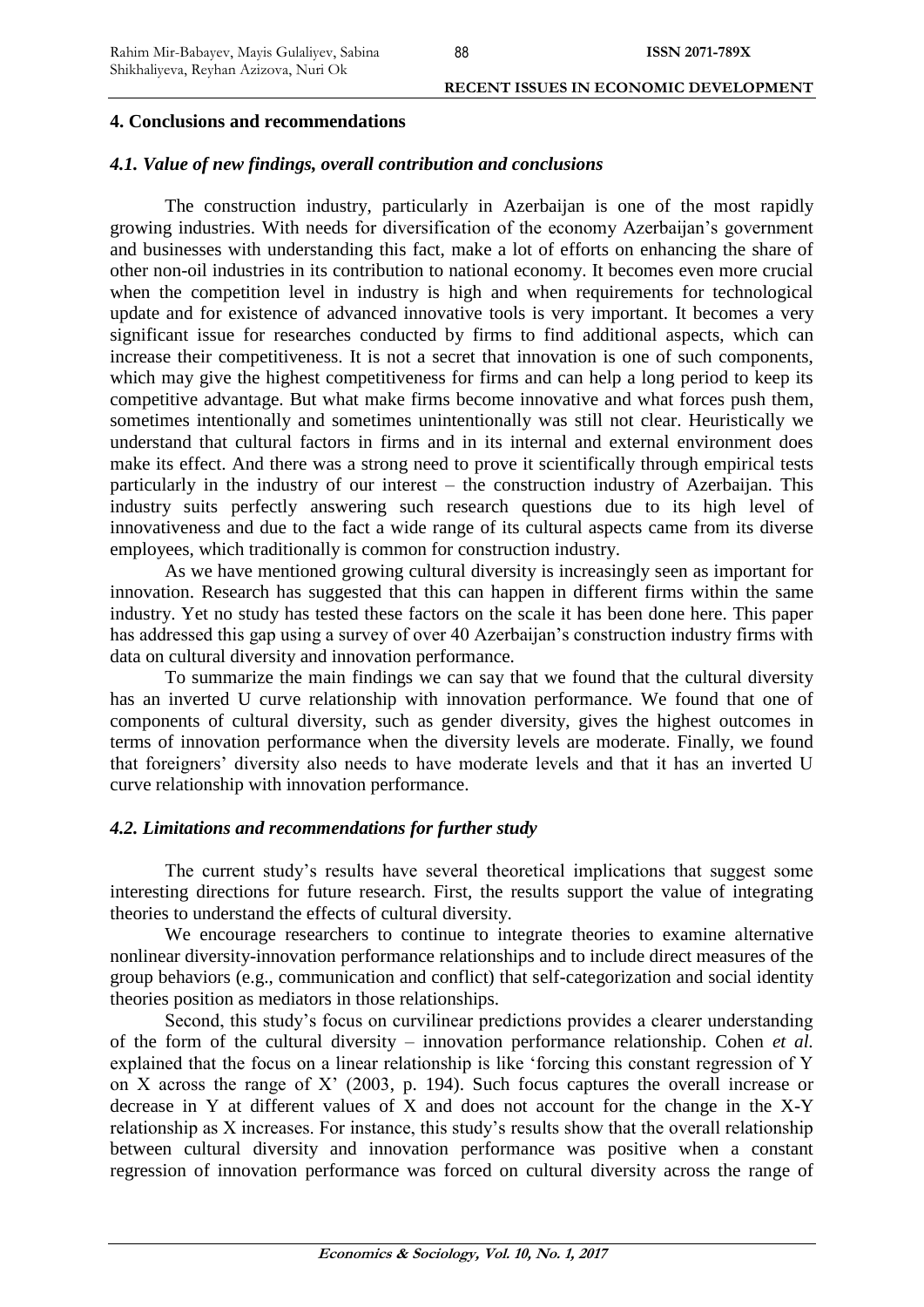cultural diversity. However, when a polynomial term of cultural diversity was introduced in the equation, the regression results indicated a significant inverted U-shaped relationship. The curvilinear relationship qualified (positive at most levels of cultural diversity), complemented (negative at high levels of cultural diversity), and refined (gradual increase in performance at low and moderate levels of cultural diversity) the positive linear relationship between cultural diversity and innovation performance. A linear regression line overstated the benefits of diversity at low and high levels of cultural diversity and understated the benefits of diversity at moderate levels of cultural diversity. Therefore, the results suggest that scholars should test a curvilinear relationship even when their analyses reveal a significant linear relationship (Cohen *et al.*, 2003).

This study provides managers with some useful insights into the impact of cultural diversity on innovation performance in the context of construction industry.

It might be that managers cannot expect to see immediate benefits of focusing on cultural diversity. Our research had cross-sectional nature thus, it might be that changes over time were not taken into account. Managers may feel disillusioned when their organizations fail to realize the anticipated benefits of increased workforce cultural diversity (e.g., Kochan *et al.*, 2003). The results show that managers may need to 'grow' cultural diversity substantially to experience positive effects: The benefits of diversity were most visible at the peak point of cultural diversity index.

In addition, it needs to be noted that result may be different in other countries due to different historical and ethnical components of population (Nishii & Özbilgin, 2007). Organizations in Azerbaijan are not legally required to conduct racial or ethnic audits of their workforces. It is important to note that when we have measured the variables we have used proxy measures and there is a need for future research to retest the hypotheses through using different measuring techniques. Also for future research, we suggest to test these hypotheses in other industries, which have high tendency to innovate, such as IT or pharmacology industry and to test in other societies where the historical preconditions are different than in Azerbaijan.

#### **References**

- Barney, J. B. (2001), Is the recourse-based "view" a useful perspective for strategic management research? Yes, *Academy of Management Review*, 26, pp. 41-56.
- Berliant, M., Fujita, M., Jul. (2012), Culture and diversity in knowledge creation, *Regional Science and Urban Economics* 42 (4), pp. 648-662.
- Blau, P. M. (1977), *Inequality and heterogeneity*, New York: Free Press.
- Chatman, J. A., Polzer, J. T., Barsade, S. G., and Neale, M. A. (1998), Being different yet feeling similar: The influence of demographic composition and organizational culture on work processes and outcomes, *Administrative Science Quarterly*, 43, pp. 749–780.
- Cohen, J., Cohen, P., West, S. G., & Aiken, L. S. (2003), *Applied multiple regression/correlation analysis for the behavioral sciences* (3rd ed.), New Jersey: Lawrence Erlbaum Associates.
- Cox, T. H., Blake, S. (1991), Managing cultural diversity: Implications for organizational competitiveness, *Executive*, 5(3), pp. 45-56.
- Daily, C. M. & Dalton, D. R. (2003), Women in the boardroom: a business imperative, *Journal of Business Strategy*, Vol. 24, No. 5, pp. 8-9.
- de Graaff, T. and Nijkamp, P. (2010), Socio‐Economic Impacts of Migrant Clustering on Dutch Neighbourhoods: In Search of Optimal Migrant Diversity, *Socio*‐*Economic Planning Sciences* 44, pp. 231‐239.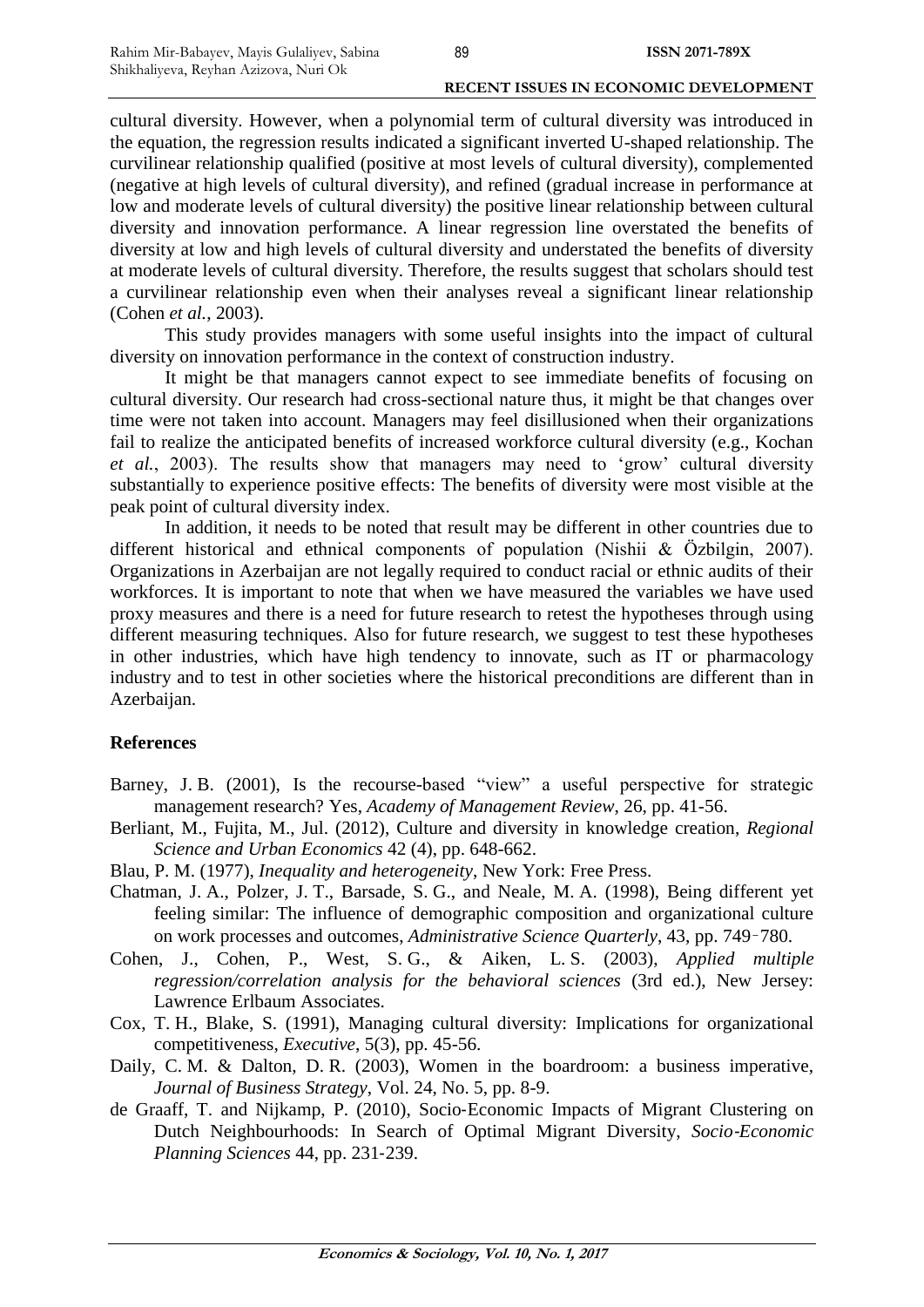- Earley, P. C., and Mosakowski, E. (2000), Creating hybrid team cultures: An empirical test of transnational team functioning, *Academy of Management Journal*, 43, pp. 26-49.
- Ensher, E. A. and Murphy, S. E. (1997), Effects of race, gender, perceived similarity, and contact on mentor relationships, *Journal of Vocational Behavior*, 50, pp. 460–481.
- Ettlie, J. G. and Rubenstein, A. H. (1987), Firm size and product innovation, *Journal of product innovation management*, 4 (2), pp. 89-108.
- Finkelstein, S., and Hambrick, D. C. (1996), *Strategic leadership: Top executives and their effects on organizations*, St. Paul: West.
- Gothelp, M. and Glunk, U. (2003), Turnover at the top: Demographic diversity as a determinant of executive turnover in the Netherlands, *European Management Journal*, 21, pp. 614–625.
- Hillman, A. J., Schropshire, C., and Cannella, A. A. (2007), Organizational Predictors of Women on Corporate Boards, *Academy of Management Journal* 50, pp. 941-952.
- Hitt, M. A., Bierman, L., Shimizu, K., Kochhar, R. (2001), Direct and moderating effects of human capital on strategy and performance in professional service firms: A resourcebased perspective, *Academy of Management Journal*, 44, pp. 13-28.
- Huse, M. (2007), *Boards, governance and value creation: The human side of corporate governance*, Cambridge: Cambridge University Press.
- Jackson, Susan. E., Joshi, Aparna., and Erhardt, Niclas. L. (2003), Recent research on team and organizational diversity: SWOT analysis and implications, *Journal of Management*, 29(6), pp. 801-830.
- Kang, H., Cheng, M., and Gray, S. J. (2007), Corporate governance and board composition: Diversity and independence of Australian Boards, *Corporate Governance: An International Review*, 15(2), pp. 194-207.
- Kanter, R. M. (1977), *Men and Women of the Corporation*, New York: Basic Books.
- Kemeny, T. (2012), Cultural diversity, institutions, and urban economic performance. *Environment and Planning A*, 44(9), pp. 2134-2152.
- Kochan, T., Bezrukova, K., Ely, R., Jackson, S., Joshi, A., Jehn, K., Leonard, J., Levine, D., and Thomas, D. (2003), The effects of diversity on business performance: Report of the diversity research network, *Human Resource Management*, 42, pp. 3-21.
- Kravitz, D. A. (2003), More women in the workplace: Is there a payoff in firm performance? *The Academy of Management Executive*, 17(3), pp. 148-149.
- Lau, D. C., and Murnighan, J. K. (1998), Demographic diversity and faultlines: The compositional dynamics of organizational groups, *Academy of Management Review*, 23, pp. 325-340.
- Lazear, E. P. (2004), Balanced Skills and Entrepreneurship, *American Economic Review*, 94(2), pp. 208-211.
- Lazear, E. P. (2005), Entrepreneurship, *Journal of Labor Economics*, 23(4), pp. 649-680.
- Mahadeo, J. D., Soobaroyen, T., and Hanuman, V. O. (2012), Board Composition and Financial Performance: Uncovering the Effects of Diversity in an Emerging Economy, *Journal of Business Ethics*, Vol. 105 (3), pp. 37, 5-388.
- Miller, T., Triana, M. del C. (2009), Demographic Diversity in the Boardroom: Mediators of the Board Diversity – Firm performance Relationship, *Journal of Management Studies*, 46(5), pp. 755-786.
- Murnighan, J. K. and Brass, D. J. (1991), Intraorganizational coalitions, *Research on Negotiation in Organizations*, 3, pp. 283-306.
- Nathan, M., Lee, N., (2012), *Cultural diversity, innovation and entrepreneurship: Firm-level evidence from London*, Working paper, London school of economics, London.
- Nishii, L. and Özbilgin, M. (2007), special issue on Global diversity management, *International Journal of Human Resource Management*, 18, p. 11.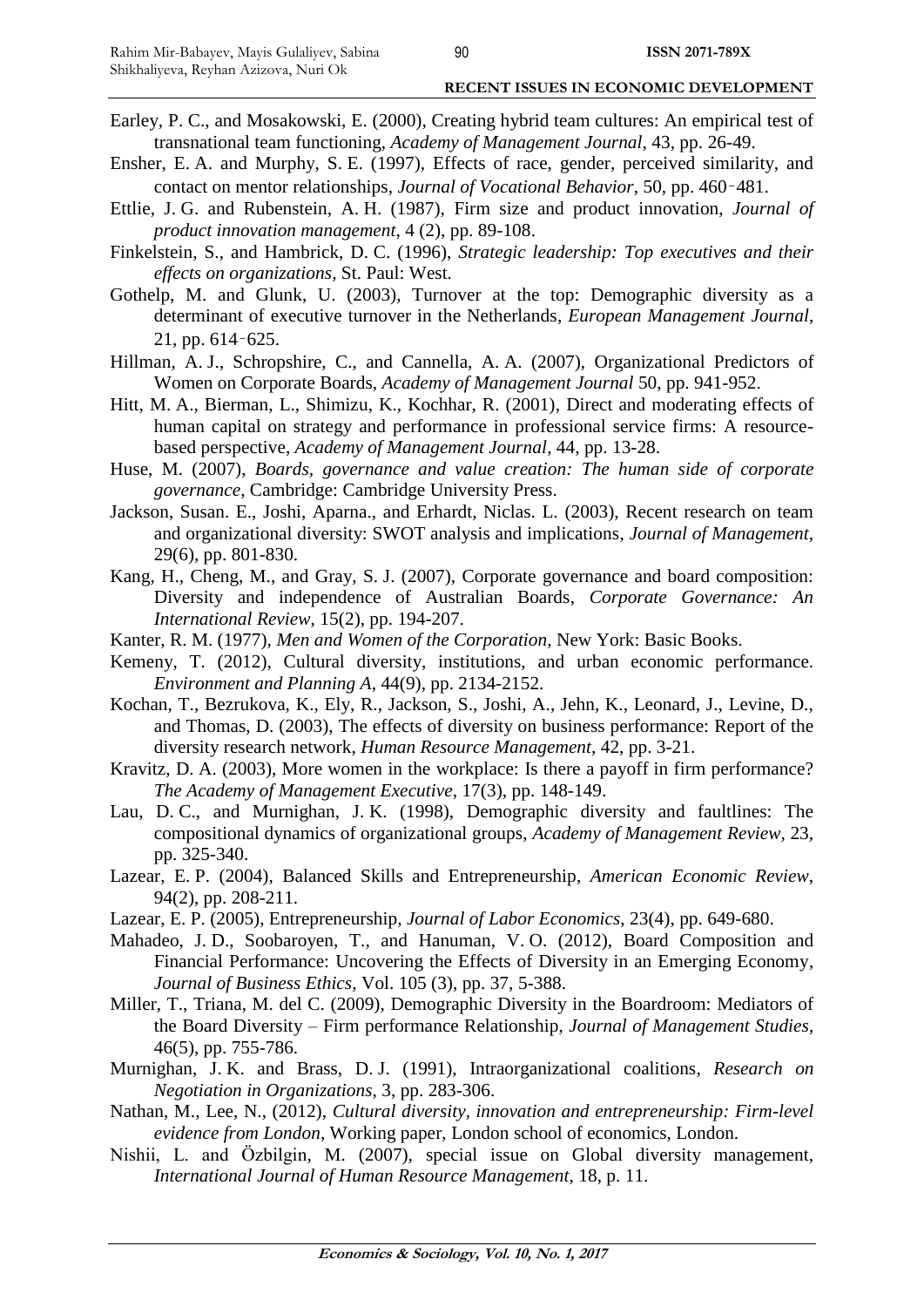- O'Reilly, C. A., III, Caldwell, D. F., and Barnett, W. P. (1989), Work group demography, social integration and turnover, *Administrative Science Quarterly*, 34, pp. 21–37.
- Østergaard, C. R., Timmermans, B. and Kristinsson, K. (2011), Does a different view create something new? The effect of employee diversity on innovation, *Research Policy* 40, pp. 500‐509.
- Ott, I. and Dohse, D. (2014), Heterogenous skills, growth and convergence, *Structural Change and Economic Dynamics* 30, pp. 52-67.
- Ozgen, C., Nijkamp, P., Poot, J. (2011), The impact of cultural diversity on innovation: evidence from Dutch firm level data, *IZA DP* 6000, Bonn: IZA Institute for the Study of Labor.
- Pelled, L. H. (1996), Demographic diversity, conflict, and work group outcomes: An intervention process theory, *Organization Science*, 7, pp. 615-631.
- Pfeffer, J. and O'Reilly, C. A., III. (1987), Hospital demography and turnover among nurses, *Industrial Relations*, 26, pp. 158–173.
- Pozzoli, D., Pytlikova, M. and Parrotta, P. (2012), The Nexus between Labor Diversity and Firm's Innovation, *IZA Discussion Paper*, 6972.
- Riordan, C. M., and Shore, L. M. (1997), Demographic diversity and employee attitudes: An empirical examination of relational demography within work units, *Journal of Applied Psychology*, 82, pp. 342–358.
- Rogers, M. (2004), Networks, firm size and innovation, *Small business economics*, 22 (2), pp. 141-153.
- Romer, P. (1993), Idea gaps and object gaps in economic development, *Journal of Monetary Economics*, 32, pp. 543-573.
- Romer, P. M. (1990), Endogenous Technological Change, *Journal of Political Economy*, 98 (2), S71‐S102.
- Saunders, M. N., Thornhill, A. and Lewis, P. (2012), *Research Methods for Business Students*, 6th ed. Financial Times Prentice Hall.
- Schumpeter, J. (1962), *The Theory of Economic Development*, Berlin, Springer.
- Symeonidis, G. (1996), Innovation, firm size and market structure. Schumpeterian Hypotheses and Some New Themes, *OECD Economics Departments working papers*, January 1st.
- Tajfel, H. (1978), Social categorization, social identity and social comparison, In: H. Tajfel (ed.), *Differentiation between social groups: Studies in the social psychology of intergroup relations*, pp. 61-76, London: Academic Press.
- Tajfel, H., and Turner, J. (1985), The social identity of intergroup behavior, In: S. Worchel and W. Austin (eds.), *Psychology and intergroup relations*, pp. 7-24, Chicago: Nelson-Hall.
- Tsui, A., Egan, T., and O'Reilly, C. (1992), Being different: relational demography and organizational attachment, *Administrative Science Quarterly*, 37, pp. 549-579.
- Turner, J., Hogg, M. A., Oakes, P. J., Reicher, S. D., & Wetherell, M. S. (1987), *Rediscovering the social group: A self-categorization theory*, Oxford: Blackwell.
- Watson, W. E., Kumar, K., and Michaelsen, L. K. (1993), Cultural diversity's impact on interaction process and performance: comparing homogeneous and diverse task groups, *Academy of Management Journal*, 36, pp. 590-602.
- Webber, S. S., & Donahue, L. (2001), Impact of highly and less job-related diversity on work group cohesion and performance: A meta-analysis, *Journal of Management*, 27(2), pp. 141-162.
- Williams, K. Y. and C. A. O'Reilly (1998), Demography and diversity in organizations: A review of 40 years of research. Research in Organizational Behavior, In: B. M. Staw and L. L. Cummings, Greenwich, *JAI Press*, 20, pp. 77-140.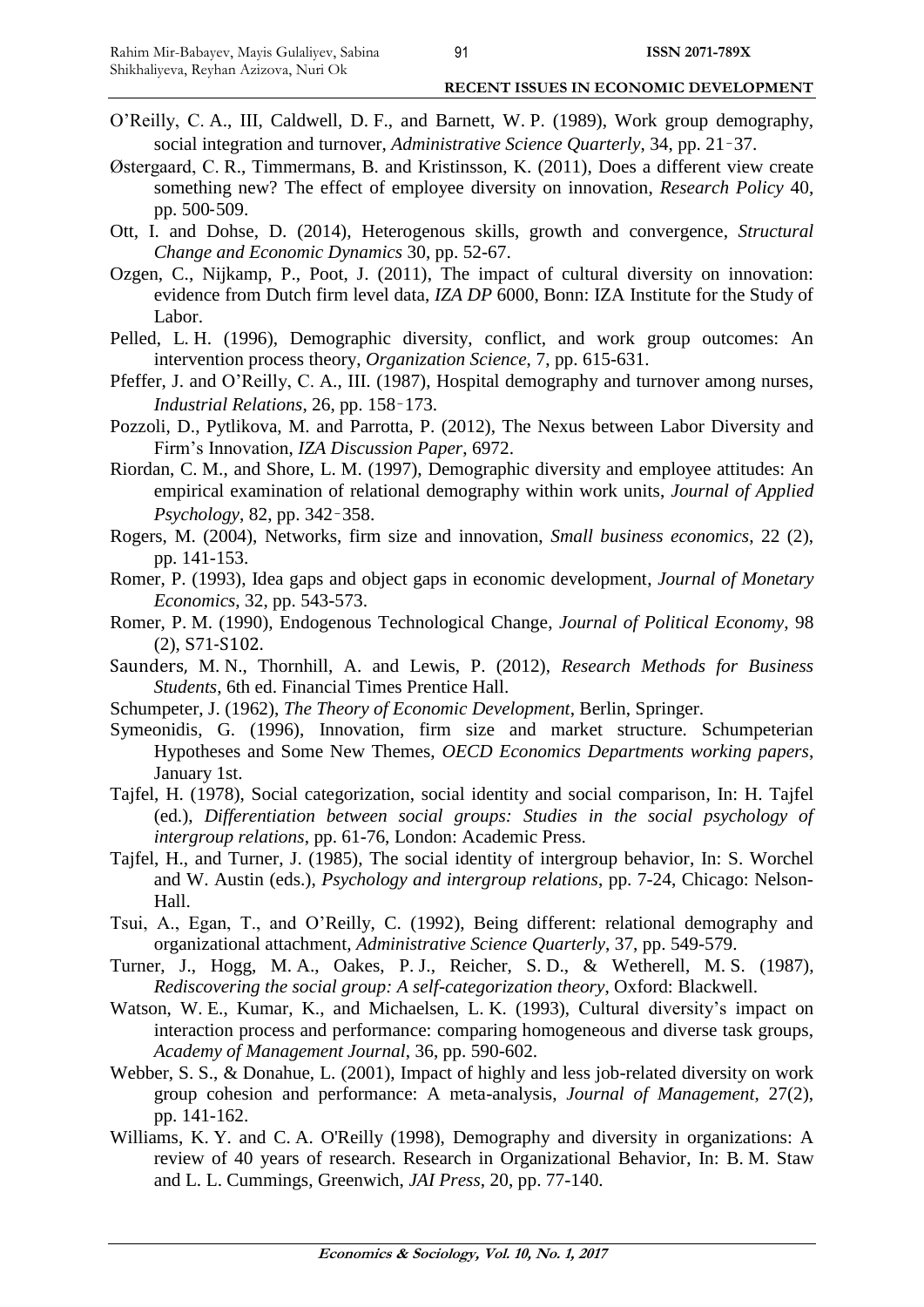# Appendixes



Appendix 1. Relationship between Race diversity and Innovation (insignificant)

Appendix 2. Relationship between Gender diversity and Innovation (significant)